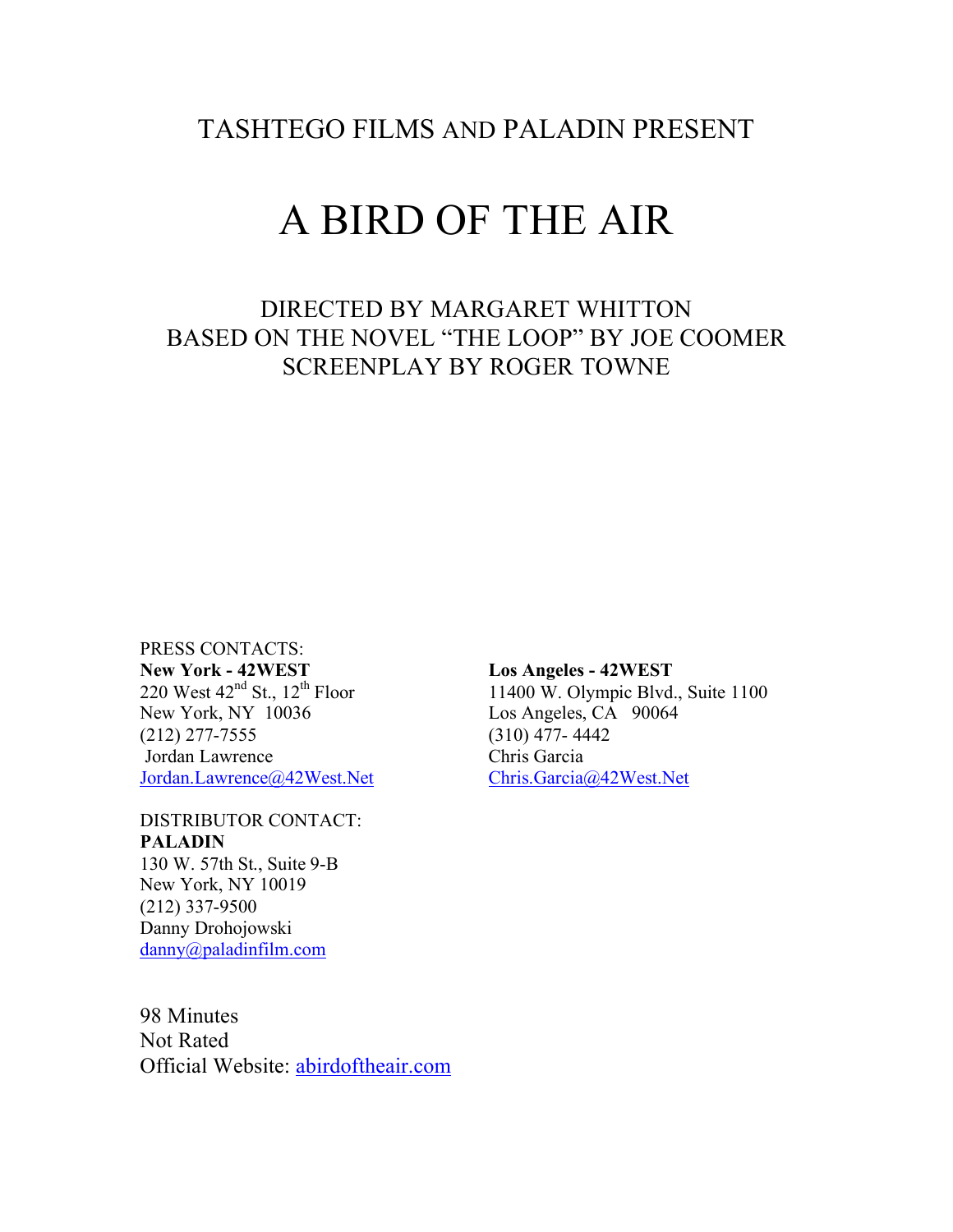#### ABOUT THE STORY

Lyman (Jackson Hurst) is a quiet, reclusive young man whose parents were killed in a car crash when he was four years old. He lives alone and works nights, driving in circles on the highway as a courtesy patrol, prepared for any emergencies that might arise. His life is no less of a loop. When not working, he takes courses at the community college, always with an eye towards practical skills that can help him navigate life's emergencies. His life takes a wild and unexpected turn when a green parrot flies into his trailer and delivers a curious repertoire of one-liners. Fascinated, then becoming obsessed, Lyman sets out to find the wise man who taught the bird these phrases. He reluctantly teams up with a spirited, unconventional librarian named Fiona James (Rachel Nichols) who insists on helping him solve the mystery of the parrot's origins. She, in turn, becomes curious about Lyman's past and these classic opposites -- an introvert and an extrovert -- embark on a quest that leads them to each other.

Despite Lyman's reluctance to accept Fiona's help, their detective work uncovers the bird's amazingly long and intricate history. The parrot's cryptic sayings learned from a succession of eccentric owners, begin to reveal a larger world to Lyman. As they search for information about the parrot, Lyman and Fiona grow closer.

One evening, Lyman finally agrees to let Fiona join him on his nightly rounds. On their unconventional date, Fiona reveals her research into his parents' accident and their unknowable past. She surprises him with a birthday cupcake since he's 'a birthday cake virgin' and declares tonight is his birthday. They are about to make love when they hear the terrible noise of a car hitting a stray dog. Lyman puts the dog out of its misery,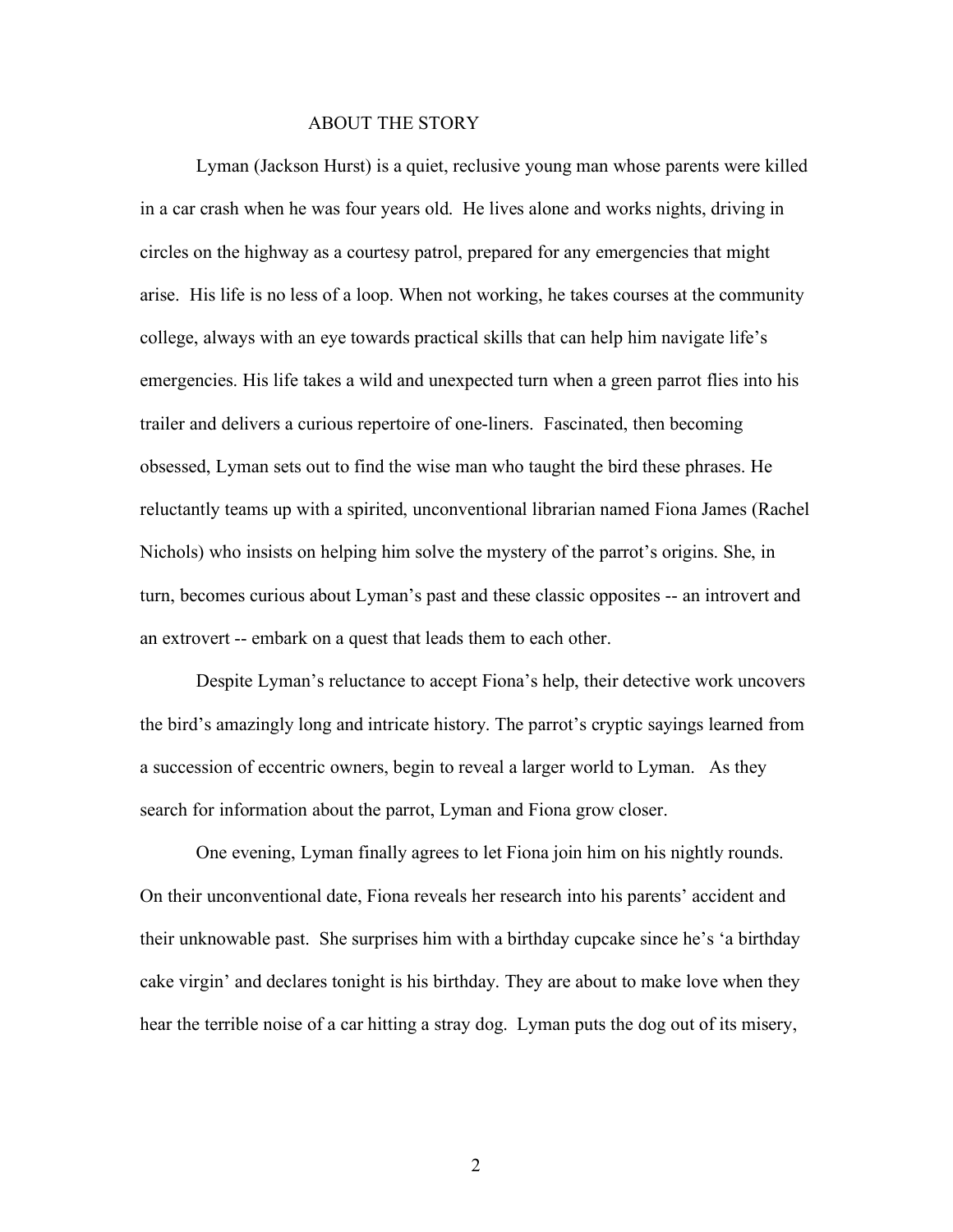but Fiona is so upset by the scene she must separate herself from him and the reality of what he does for a living.

Lyman gives the bird the name Zane and continues his search for its owner. He brings the parrot to the home of Duncan Weber (Buck Henry) and his wife (Anjanette Comer), where he witnesses the warmth of a happy, loving family. For the first time, he starts thinking about the possibility of this kind of happiness in his own life. But he may be too late. Fiona announces that she is leaving town. Lyman asks her to reconsider, but she refuses, she does not want to share his dark view of the world. As a parting gift she gives him the name of address of the elusive 1930's owner they have been seeking.

Lyman's routine begins to break down; he is sleepless, he begins to take risks, he confesses to Margie (Linda Emond) the loss of meaning in his life. She reassures him 'Being lost is only temporary'.

He goes to see Ivy Campbell (Phyllis Somerville), and learns that her father, killed in World War II, bought the parrot from a band of gypsies. Lyman is unsure what to do next when he realizes there is no wise man with the answers he needs. Ivy Campbell urges him to move "Forward." He returns to his trailer exhausted, finally able to sleep. In the middle of the night, Lyman runs out of propane during an ice storm and the parrot nearly freezes. He rushes Zane to the vet, hoping to save his life. Then he receives an emergency call about Fiona, who has been in a multi-car accident. Lyman races to the scene. Fiona is fine, except for a few scratches. Suddenly, as Floyd crosses to greet Lyman, an SUV skids down the highway. Lyman decides to move Floyd out of harm's way, seemingly sacrificing himself to save Fiona's dog. He is hit and thrown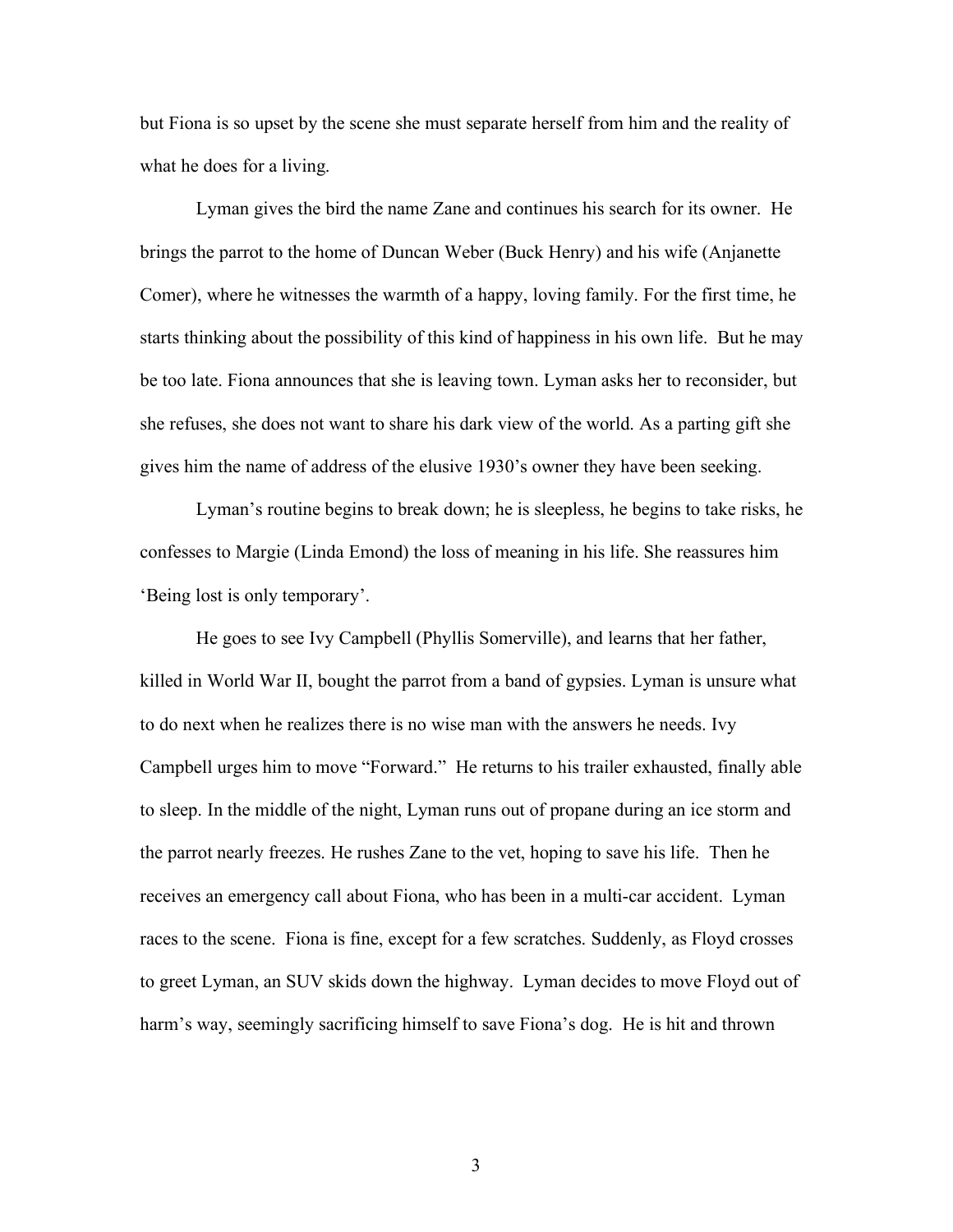over the bridge into the water. At the hospital, Fiona calls her parents and confesses "Life sucks."

Fortunately, he survives. Bruised and in a cast, Lyman wakes up in his trailer as it is being pulled down the highway. A note pinned to his shirt explains that Fiona is taking him with her -- but she will turn around if he wants to go back. She has had the trailer inspected and even has a tool belt for his wheelchair, she's now prepared. Lyman decides that what he wants is Fiona, and they drive off to start a new life…together.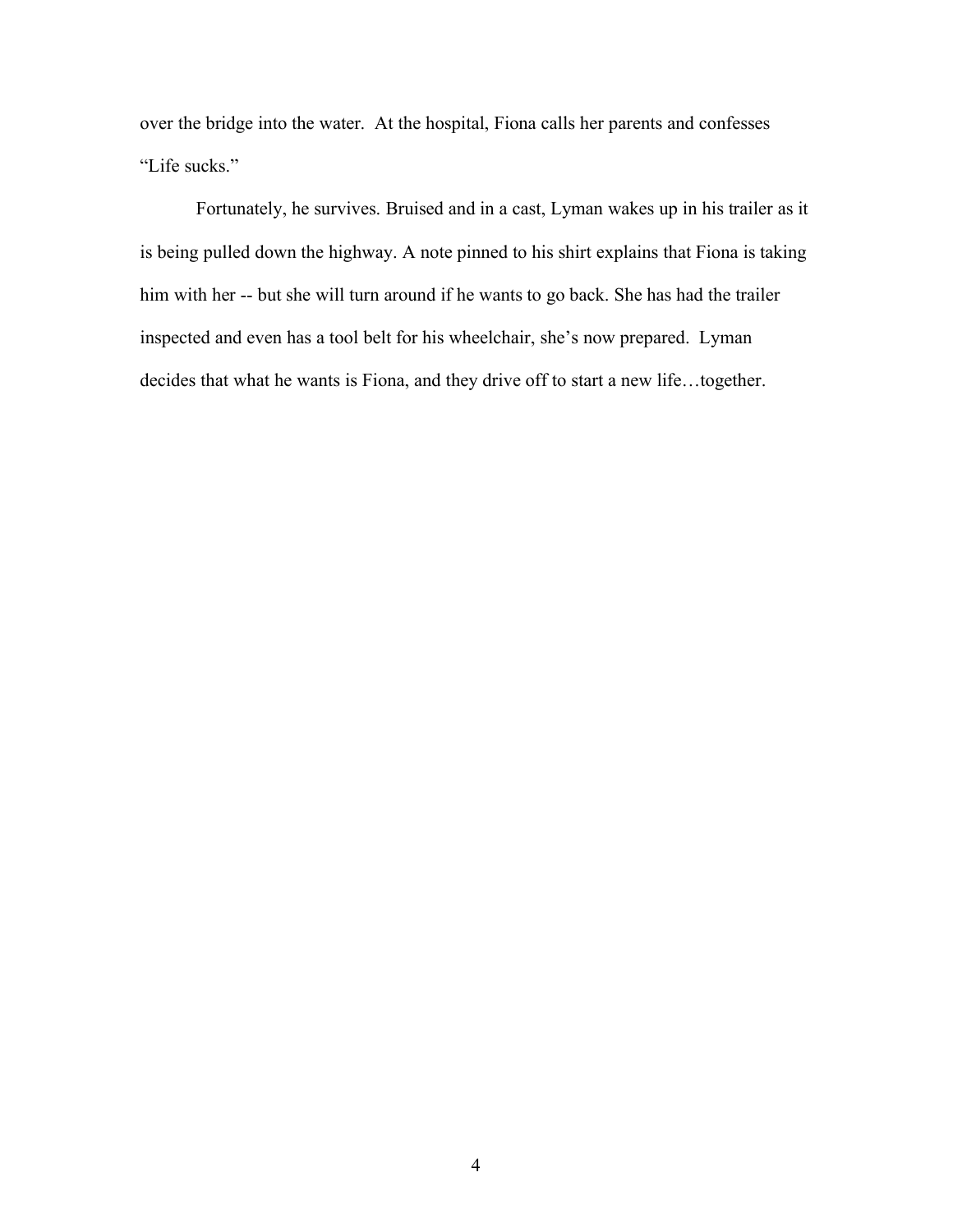#### ABOUT THE PRODUCTION

The annals of on-screen romance are filled with couples who "meet cute," but no movie has ever brought a man and woman together quite like A BIRD OF THE AIR. Based on Joe Coomer's acclaimed novel, "The Loop," it tells the story of Lyman, an inveterate loner, whose solitary existence is transformed by a remarkable parrot who literally flies into his life and leads him to an irresistible woman and a bright future. Starring Jackson Hurst ("Drop Dead Diva") and Rachel Nichols ("Conan the Barbarian" "Star Trek," "Criminal Minds") as the initially mismatched pair, the film represents the feature directorial debut of noted screen actress Margaret Whitton, whose affection for the conventions of classic Hollywood romance is palpable, even as she stands most of those conventions on their ear. Adapted for the screen by Roger Towne ("The Natural") and photographed by Oscar-winner Philippe Rousselot ("Sherlock Holmes: A Game of Shadows," "Charlie and the Chocolate Factory," "A River Runs Through It," "Interview with the Vampire,"), the film was produced by Steven Tabakin and Whitton, and executive produced by Warren Spector for their company, Tashtego Films.

Hailed as "deliciously quirky and perceptive" by *Publishers Weekly,* "impossible to resist" by *The New Yorker*, and named one of the "Notable Books of the Year" by *The New York Times,* Coomer's 1992 novel tells the story of Lyman (Hurst), a loner whose job patrolling highways at night, aiding stranded motorists, keeps him at a distance from other people. When a rare and talkative parrot flies into his home one day, Lyman needs to figure out where the bird comes from and tries to decode its often cryptic and literary utterances. Enlisting the aid of Fiona (Nichols), a sexy librarian who is as interested in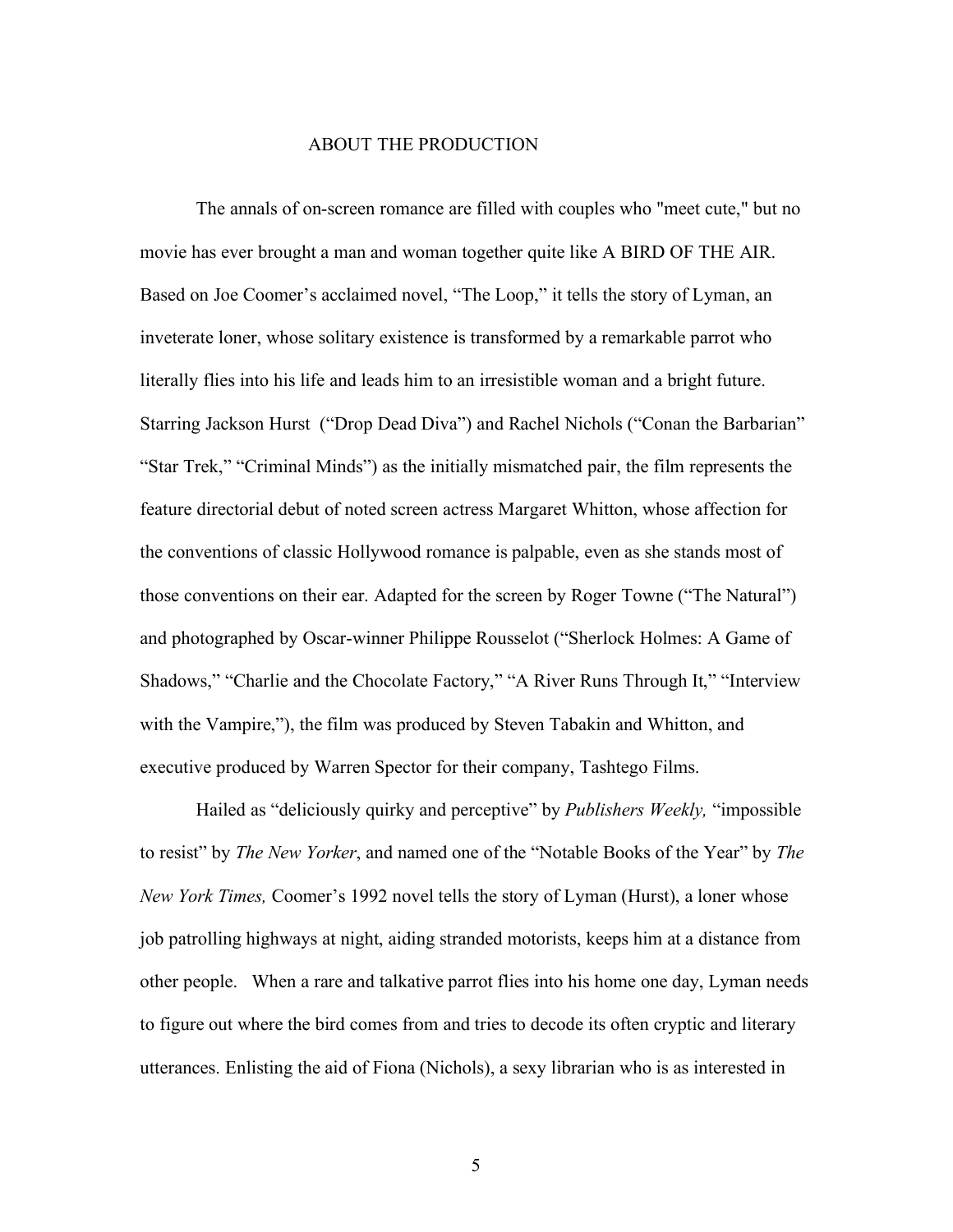Lyman's secrets as she is in the bird's, the pair set off on a search that doesn't always lead them where they think they're going, but which gradually leads them to one another.

Like the serendipitous coming together of A BIRD OF THE AIR's central characters, Margaret Whitton first discovered Joe Coomer's novel in a bookstore looking for a summer read when she randomly pulled a paperback from the shelf, and it just happened to be "The Loop." "I read the first paragraph, finished the book in one sitting, and was enchanted," she recalls. Drawn to the novel's unconventional romance and winning juxtaposition of humor and heartbreak, Whitton decided that "The Loop" *had* to be a film. But when she inquired about the rights, she discovered that her new favorite novel was beloved by many, and was always under option. "I called and found out that Oprah Winfrey, who arguably has a brilliant antenna for storytelling, had the rights. I believe she tried several passes at the script, and then gave the project to Matthew McConaughey. Every May  $1<sup>st</sup>$  I would call and ask, 'Is it out of option yet? And for six years the answer was 'No.'" Finally, Whitton's patience and persistence were rewarded when she and her producing partner, Steven Tabakin, obtained the elusive film rights.

As much as she loved "The Loop" and was happy to be on the road to preproduction, Whitton knew Coomer's book would be challenging to adapt. Somehow, the film, now titled A BIRD OF THE AIR, had to open up beyond Lyman's interior perspective, which dominates the narrative. At the same time, the story had to retain its many emotional levels, questions about identity, tonal changes, and the potent reminder that we must mourn our pasts in order to imagine a future.

A combination of screwball/romantic comedy, mystery, road movie, and fairytale, A BIRD OF THE AIR mimics life in its wonderful variety and volatility. Throughout the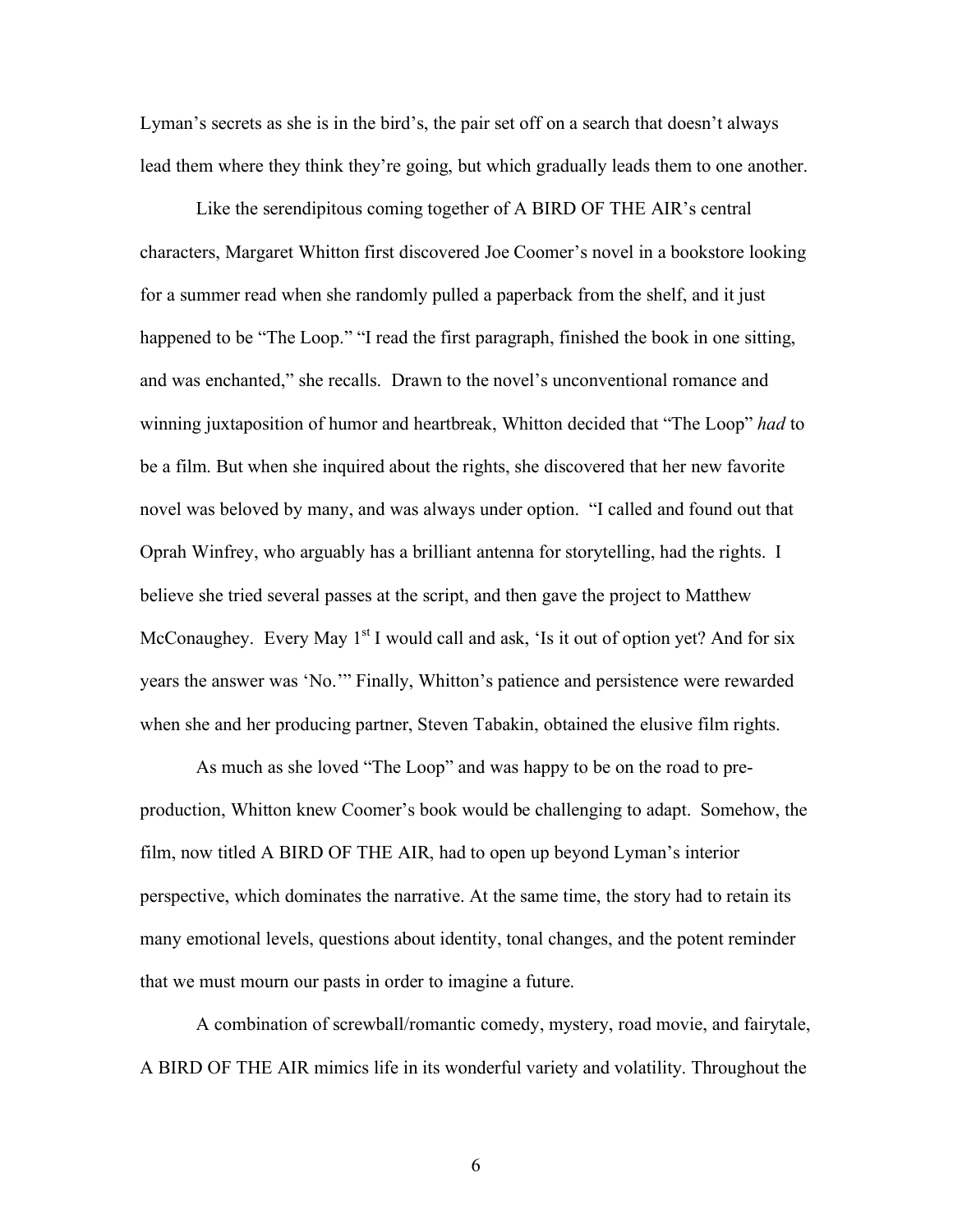process of adaptation, Whitton believed that it was more important to capture the novel's complexity and charming eccentricity than to reduce it to a conventional, predictable story. "Life is unexpected," she says. "I dislike movies that are formulaic. A BIRD OF THE AIR takes some sharp, sudden turns -- including the fact that one of the leading characters is a seemingly immortal parrot -- and, at times, I wondered if the audience would go with it. But, I knew that viewers who invested in the characters (human and otherwise) would see the real romance of life and recognize the hero's quest that we are all on in one way or another."

The best way to navigate the tricky process of turning the book into a film was to place the project in the hands of a master storyteller. After an extensive screenwriter search was settling on a few candidates, enter Roger Towne, the scribe who adapted Bernard Malamud's "The Natural." Towne's daughter, Jocelyn, had introduced him to the novel and, like Whitton, he became enchanted and tried to acquire the rights. "When he discovered that I had them," Whitton recalls, "he met with us and gave us a new perspective on the material," which Towne described as a drama, a comedy, a romance, and a mystery. "His passion was unmistakable. His first draft was 160 pages: the novel is 201. At one point, we all met in Fort Worth and locked ourselves in a hotel room for four days to hash out the story."

Producer Tabakin, whose credits include the film "The Exonerated" and several drama projects for PBS, was George C. Wolfe's Associate Producer at the Public Theater for a number of years, and developed and produced such notable projects as Tony Kushner's "Caroline, or Change," Neil LaBute's "This Is How It Goes," Stew's "Passing Strange," and the Martha Mitchell one-woman show, "Dirty Tricks" (which was directed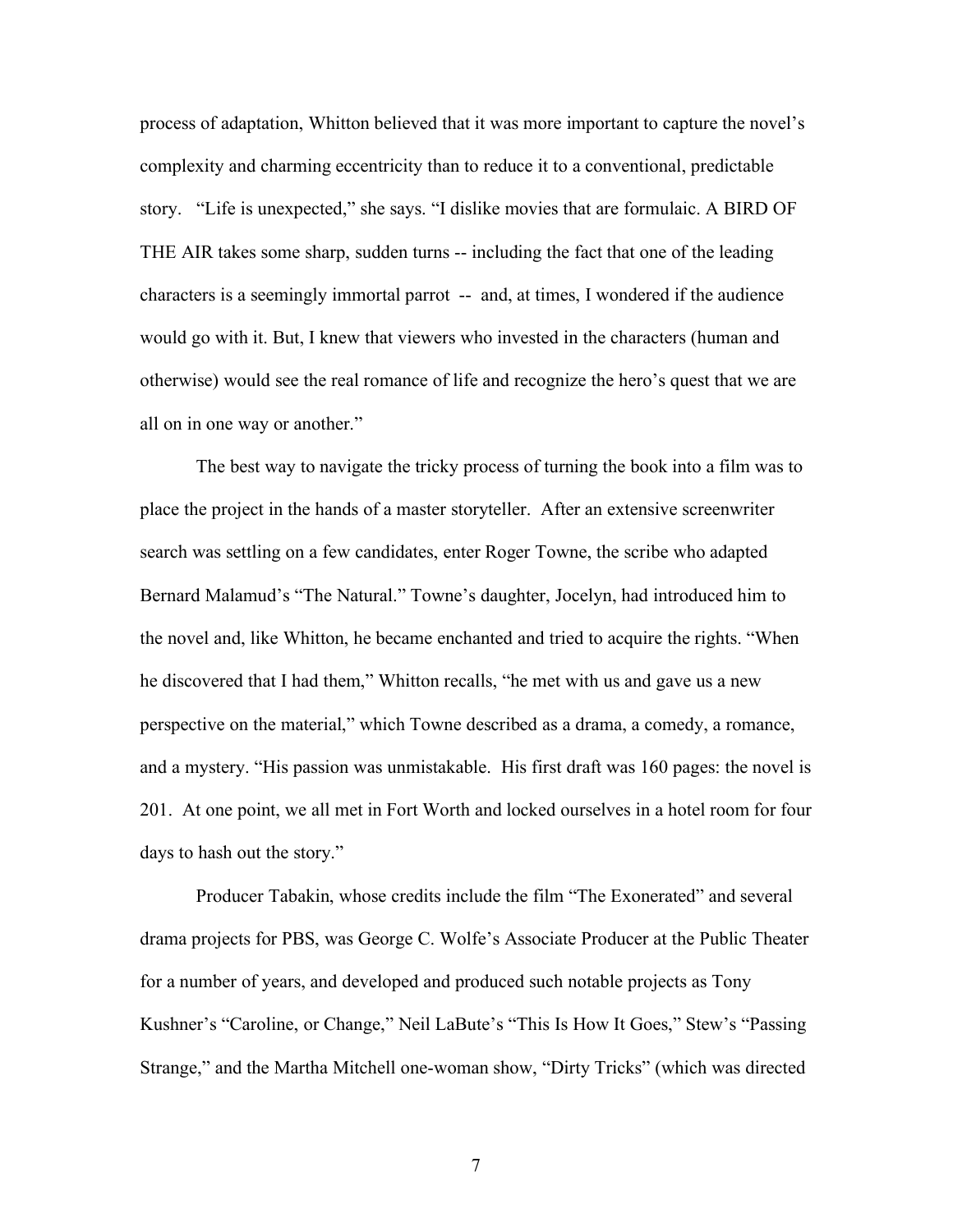by Whitton), calls A BIRD OF THE AIR "a rich and rewarding experience that deals with very real and very important issues about mortality and the spiritual questions that come along with it." He suggests that "it's quite profound material when you look more closely." He and Whitton were happy that Towne's screenplay artfully incorporated all of these elements.

With their script and financing in place, and a start date on the calendar, the producers believed that their most difficult days were behind them. Then, they lost their director and the project was imperiled. Faced with catastrophe, "my producing partner and I did what any smart producers would do," says Whitton. "We opened a bottle of wine and considered our options." At some point in the conversation, Tabakin convinced Whitton that *she* should direct the film. It was an inspired idea because in addition to being an accomplished actress, Whitton was an experienced stage director.

Of course, she is best known for her appearances in such films as "The Secret of My Success," alongside Michael J. Fox; "Nine ½ Weeks," with Kim Basinger and Mickey Rourke; "The Man Without a Face," alongside Mel Gibson; and as the rapacious team owner in the hit comedy "Major League" and its sequel. Arthur Penn, who was directing Whitton in a play, was the first to suggest that she trade acting for directing. "You're a brilliant actor," he told her, 'but you know, what you really are is a director. Here's my theater, here's the budget, and here's the slot -- go find a play you love." Whitton followed Penn's advice and discovered that she was a director at heart, and that she had been learning from her directors throughout her film career. "As an actor, I was exposed to many extraordinary directors and visual artists -- Max Stafford-Clark, Les Waters, Herb Ross, Mel Gibson, and so many others. You learn so much -- you're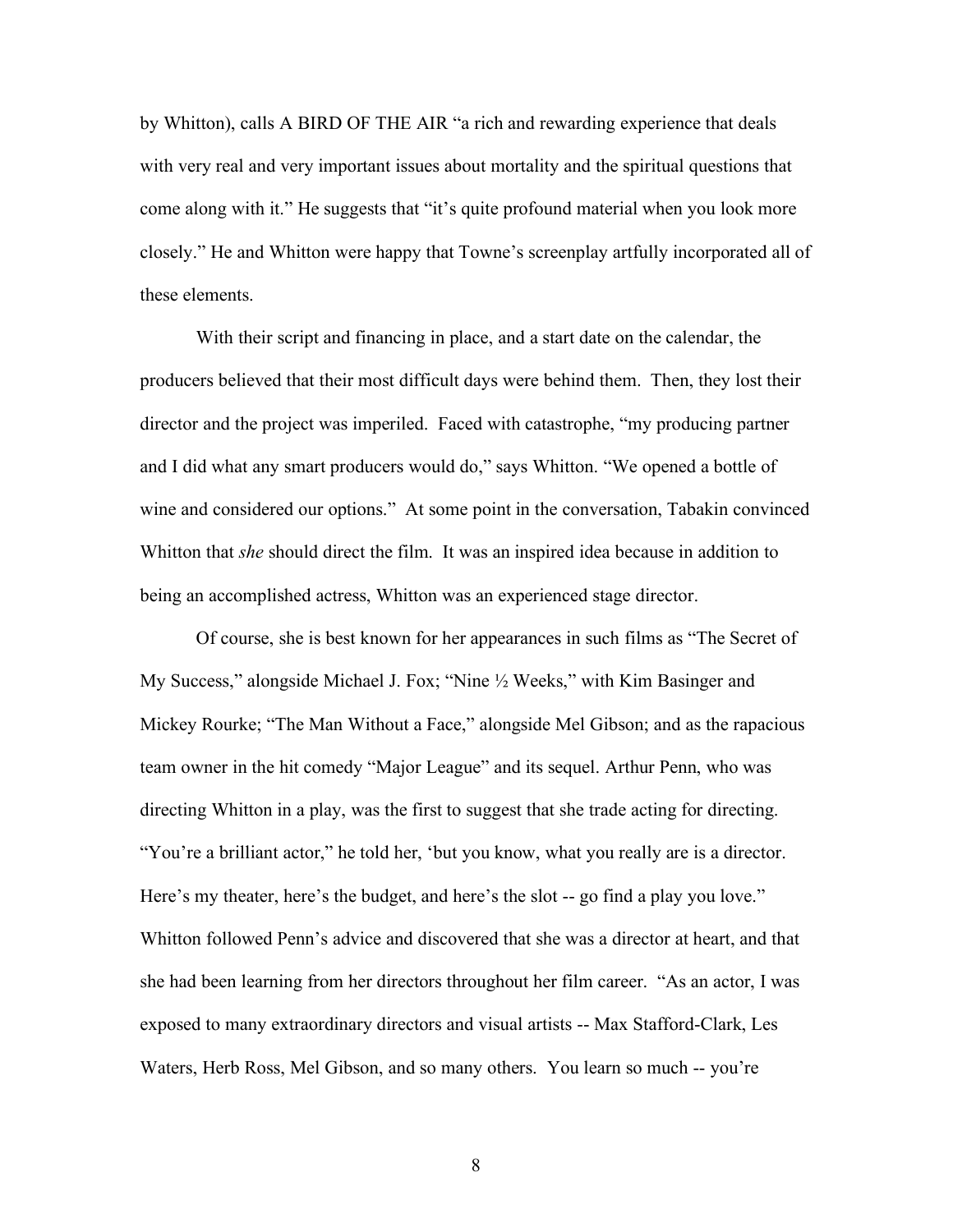involved with nearly everyone on the set." Whitton's years of experience in film and theater facilitated her journey from one creative discipline to the other, so she decided to bring A BIRD OF THE AIR to life. "It's all storytelling," she explains

Whitton certainly felt secure about the next critical step on the road to production -- casting. She predicted that "these parts would be catnip for smart actors." In developing the script, she and Towne were eager to emphasize the classic screwball comedy elements in the story, especially in the roller-coaster relationship between Lyman and Fiona. Towne found them reminiscent of couples in 1930s romantic comedies. "These were movies that allowed scenes to play out," he observes. "In today's films, they want to punch it up, get in and get out." Whitton felt the same way, pointing out that "It seems as if we have gone backwards from the days of sassy Irene Dunne, Carole Lombard, Barbara Stanwyk, and Katherine Hepburn in our portrayals of women." In assembling her dream cast for A BIRD OF THE AIR, Whitton wanted to invoke classic screen pairings with strong romantic leads. "I thought Carole Lombard for Fiona and 'second-look handsome' for Lyman – you know, the kind of guy who you look at, and then look again." When she found Rachel Nichols and Jackson Hurst, their on-screen chemistry was "lightning in a bottle," as she describes it, and she thought, "Well, aren't we lucky!"

Whitton always envisioned Lyman as the strong, silent type. "I think sometimes in America it's hard to find a real man," she observes. "There are a lot of boys out there." Jackson Hurst (who, in addition to being a superb actor, turned out to be *first-,*  not second-look handsome, according to Whitton) felt an immediate affinity with the character when he read the script and was passionate about wanting to portray Lyman.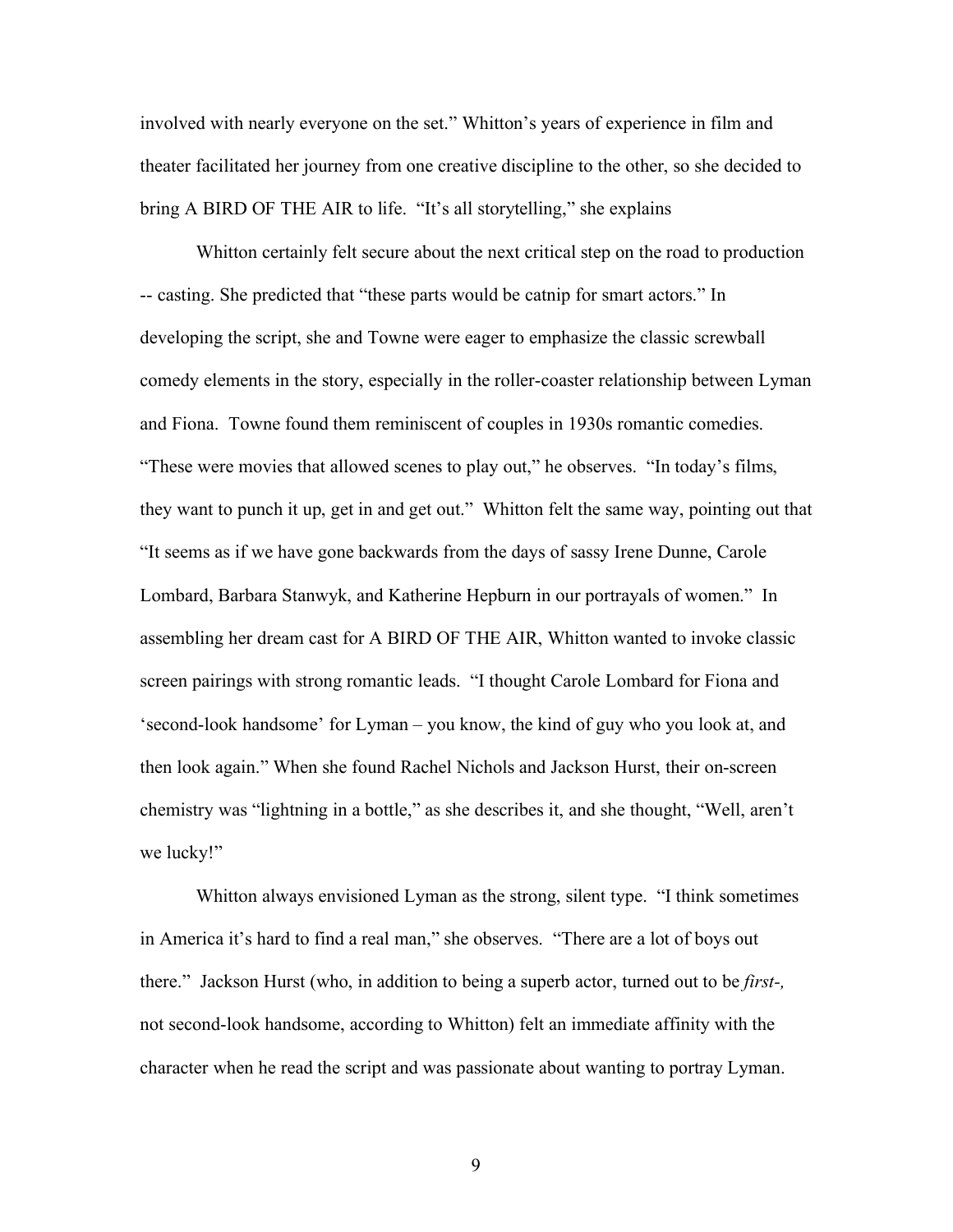"In my research building Lyman's world," he explains, "I went out and met with people who had gone through similar situations growing up. It was tough, to be honest, to sit down with these people, not just to listen and identify with them, but to become them." He had to transform himself into the ultimate loner -- a man who lives in moonlight and shadows -- and emerge as a romantic hero.

Rachel Nichols, Whitton's ideal "Fiona," was won over by the screenplay. "I read the script and then read it a second time and fell in love with it," she recalls. "It made me laugh out loud, an indicator of something you want to do." Like Hurst, Nichols faced challenges in bringing her role to life. Her character had to be spirited – even charmingly irritating -- without being abrasive or unsympathetic. "Fiona is one of those people you want to be around. She's funny and kind of quirky, but lovable. She's a little bit of a bird with a broken wing," Nichols suggests.

Both Nichols and Hurst were excited by the prospect of working with Whitton. "When I met her, any trepidation about working with a first-time director was gone," Nichols recalls. "I think directors absolutely benefit from having acting experience," she continues. "She is so good at knowing what an actor needs, and how to say or rehearse something, and it's because of her acting experience." Similarly, Hurst felt great chemistry with his director. "We had a thirty-minute meeting about the character and the project itself before any readings. I felt like it was just a divine connection."

Whitton also managed to establish a deep connection with the animals in her cast. The script called for significant performances on the part of a parrot and a dog, and both roles required charismatic players. Whitton, an animal lover, was not concerned by the adage 'never work with animals' because she treated them as *actors*. "I gave them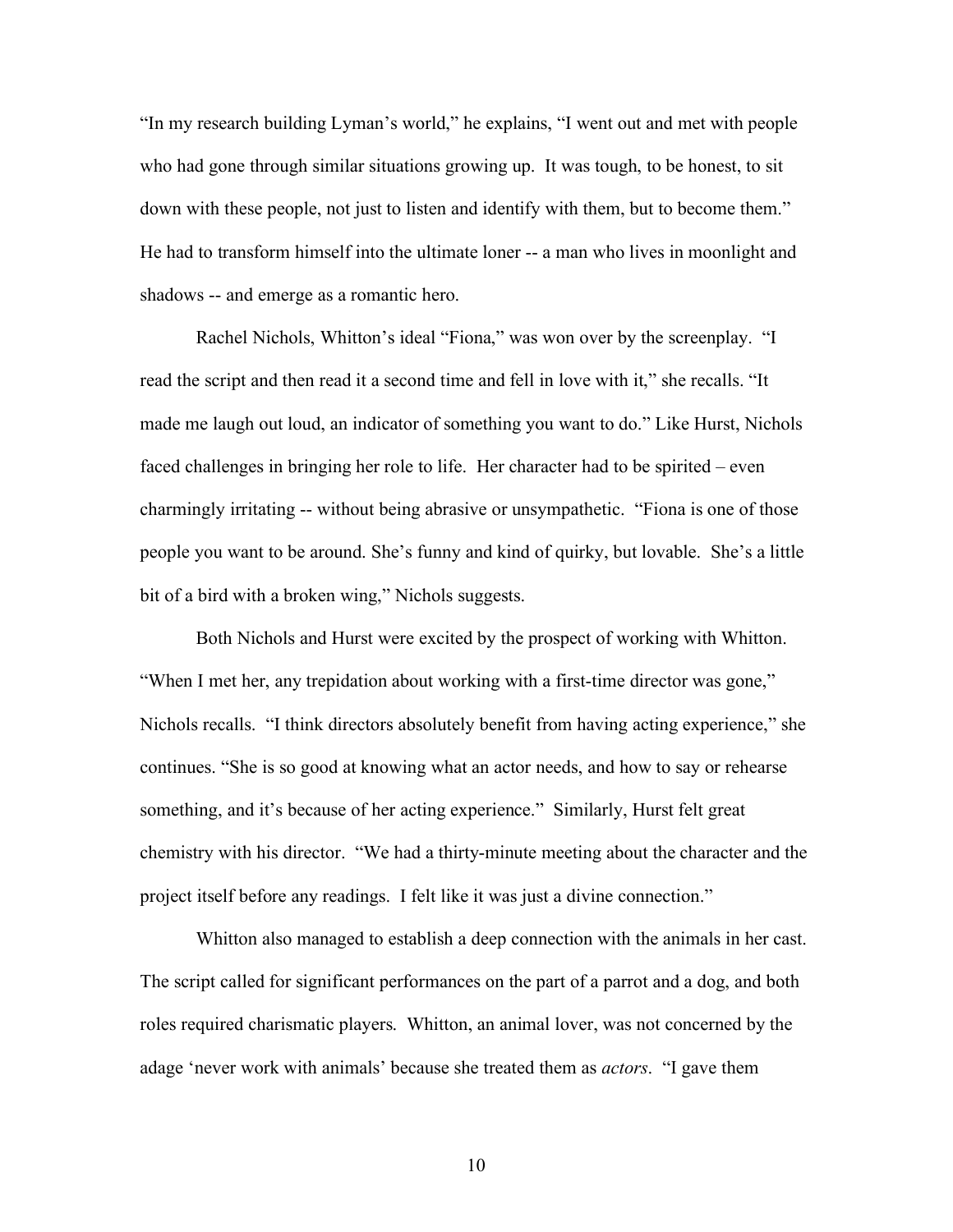rehearsal time and insisted the set was quiet and respectful. It was almost like a nude scene, when they were working, only necessary people were allowed on the set and distractions were minimal."

 Oscar, one of the parrots who played "Zane," had been a veteran performer for twenty-three years. "Oscar was a pro," praises Whitton. "He's about 60 years old and when he was getting full commitment from the actors, boy, did he respond, to an amazing degree. He rarely stepped on lines." A BIRD OF THE AIR also features two thespian Basset Hounds, George and Jared, both rescued from shelters, to portray Fiona's dog, Floyd. George, who is nine years old and has been working since he was nine months, served as the family dog in the ABC comedy "The Middle," and appeared on NBC's "My Name Is Earl," and in the feature film "Magic."

The production depended on professional behavior on the part of the animals. "We could not afford face replacement or computer-generated anything," Whitton explains. "We relied on the animals to really perform. And later, in the edit, I chose not to have the added dog whines you see in most films. Animals are mostly silent. I cringe when you hear those every time you see an animal on film."

Whitton cast the *human* supporting characters of A BIRD OF THE AIR with equal care. "One of the things I love about screwball comedies are the supporting players – they all have lives and histories off camera, they are not just plot pushers," she says. "In this story, it was important to me that they all have flaws, physical or emotional." The stellar supporting cast includes such highly-regarded performers as two-time Tonywinner Judith Ivey ("Flags of Our Fathers"), Linda Emond (Julie & Julia"), Buck Henry ("Heaven Can Wait," "The Graduate"), Phyllis Somerville, ("Little Children," "The Big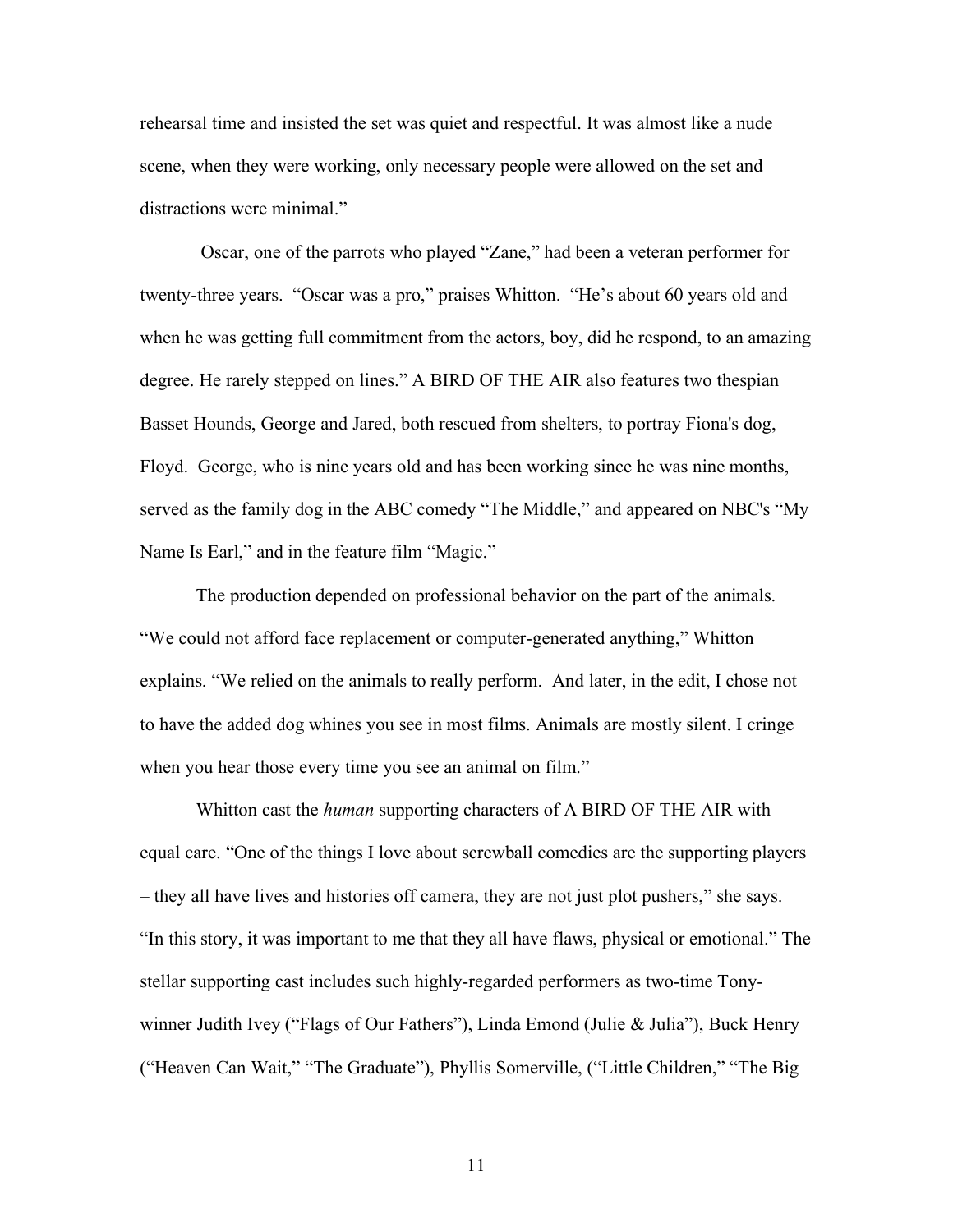C") and, following a long absence from the screen, Anjanette Comer, who played the female lead in Tony Richardson's 1965 satire "The Loved One" and starred opposite Marlon Brando in the 1966 western, "The Appaloosa."

The film also benefited from an exceptional technical team headed by Academy Award-winning cinematographer Philippe Rousselot, long-associated with such major filmmakers as Tim Burton, Robert Redford, Stephen Frears, and Neil Jordan. Rousselot maintains that he reads only for story and character, and he found A BIRD OF THE AIR to be rich in both. His poetic images of the lonely, night landscape capture the essence of the material.

Nearly half the film takes place on the road at night, a setting described by Whitton as "Lyman's world of mayhem and emergencies." A BIRD OF THE AIR shot in and around Santa Fe, New Mexico, home of some of the blackest skies in the west. "I've never been so cold, nor in such good company," Whitton remembers, although she considered their locations to be extraordinary places that enhanced the film's themes. In the film, the highways and byways of America become a metaphor for death, abandonment, and loss. "What happens to us when we get behind the wheel?" Whitton wonders. "The carnage is insane. Lyman struggles against it by being hyper-prepared. He cleans up our collective messes." His road warrior existence is his armor: it protects him from emotional pain, but it also prevents him from experiencing life. "It takes a small, lost bird -- a talkative parrot -- to shove a shim into Lyman's locked heart," Whitton explains. "Eventually, a whole community of flawed people, a mysterious bird, a sad-eyed hound, and a woman who makes her own rules, awaken him to the possibilities of an unknowable, uncontrolled, and ultimately joyous, new life."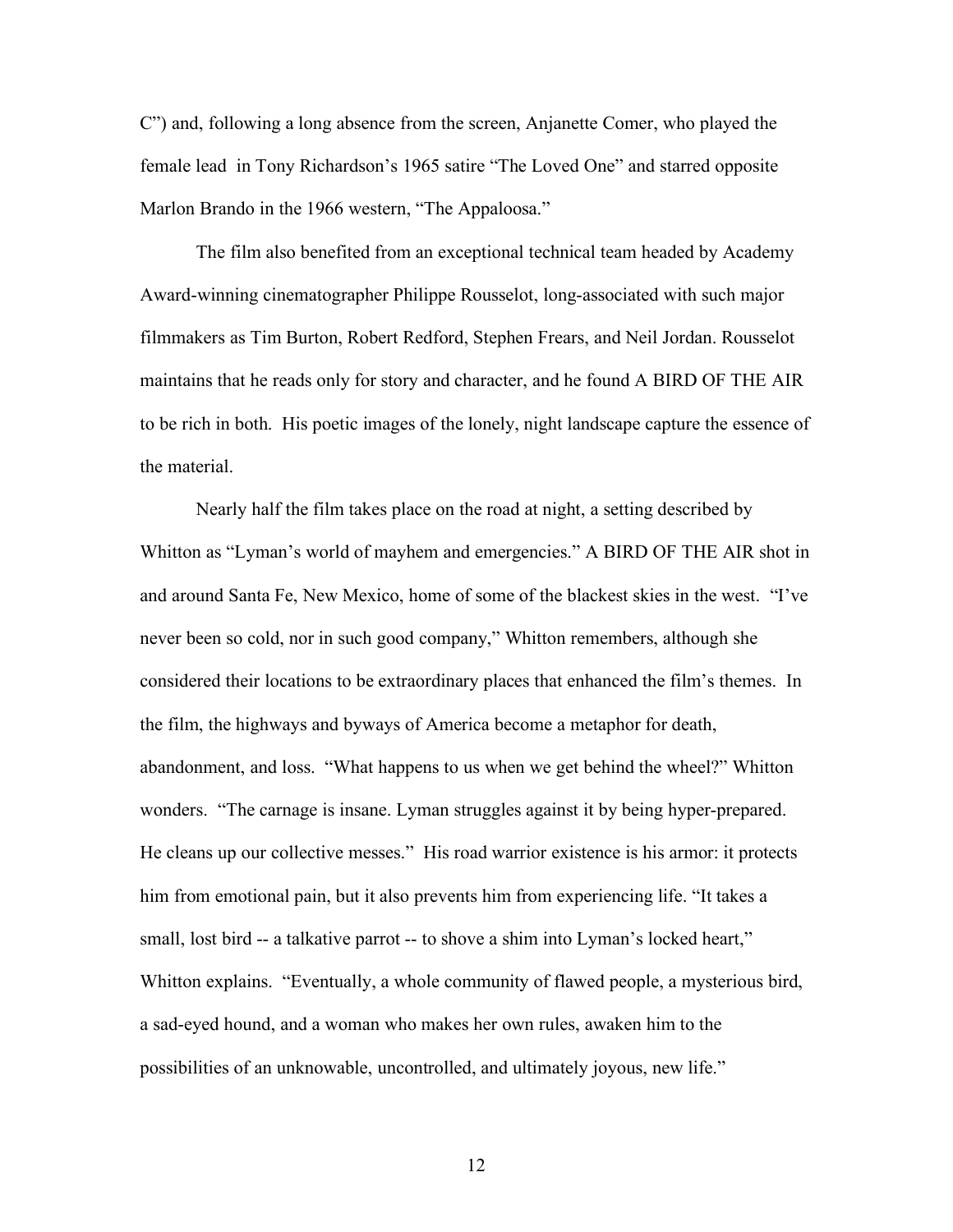Like Lyman himself, A BIRD OF THE AIR moves from the dark to the light. "We start with a mysterious man in the dark on the highway at the scene of an emergency," says Whitton, "but by the end, he rides the crest of a hill and breaks into the dawn, headed for home."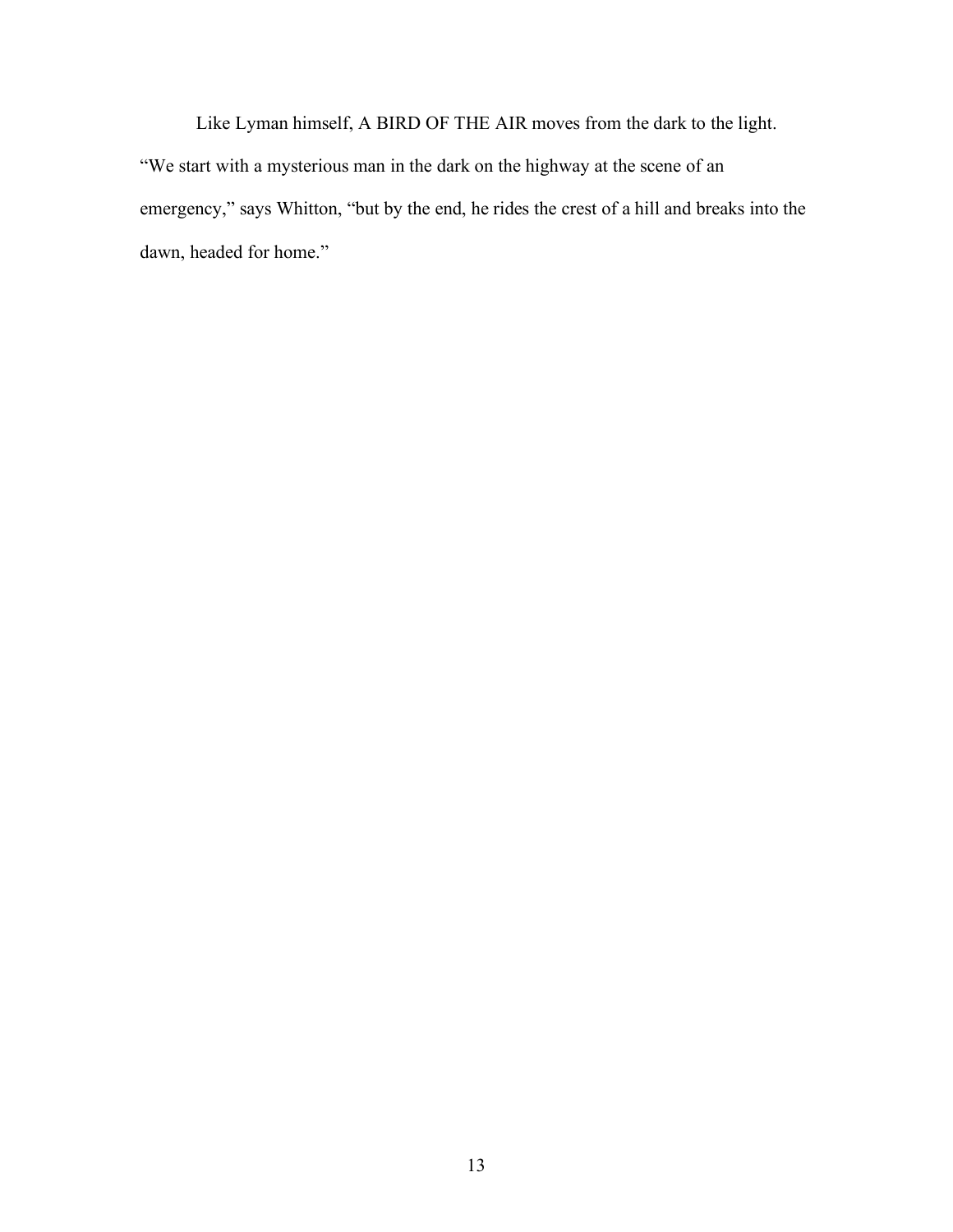# ABOUT THE CAST

# **Rachel Nichols**

# *Fiona*

Rachel first caught the attention of a modeling scout while attending Columbia University in New York City, where she earned a degree with a double-major in math and economics. After campaigns with such brands as Guess, L'Oreal, Abercrombie & Fitch and Nicole Miller, she broke into the world of acting when her agent sent her out to audition for a role on "Sex and the City." Though it was the first audition she had ever been on, she was offered a role in "The Vogue Idea" episode as the restaurant hostess who became the birthday present from Kim Catrall to her boyfriend. She followed that role with "Autumn in New York" with Richard Gere and, in 2003, she starred in "Dumb and Dumberer: When Harry Met Lloyd." She went on to guest star on the ABC series "In the Line of Fire" and starred in the Fox drama "The Inside." She had a breakout performance in the last season of the ABC hit drama "Alias" as Rachel Gibson, who worked with in the special ops division of the CIA.

Nichols joined the ensemble cast of Warner Brother's "Sisterhood of the Traveling Pants 2" starring America Ferrera and Blake Lively. She also appeared in Mike Nichols' "Charlie Wilson's War" with Tom Hanks and Julia Roberts.

Nichols recently starred in two summer blockbusters: she was able to once again work with "Alias" creator JJ Abrams in the reinvention of the Star Trek franchise in the role of Galia; and she showed her tougher side as Scarlett in the live action thriller "GI Joe: The Rise of Cobra," alongside Channing Tatum and Marlon Wayans. She also stars in the independent feature film Meskada, directed by Joshua Sternfeld, which premiered at the 2010 Tribeca Film Festival. In 2010-11 she was a series regular on the hit series "Criminal Minds," playing Agent Ashley Seaver, and portrayed the female lead in the action-fantasy film "Conan the Barbarian," directed by Marcus Nispel, which was recently released.

# **Jackson Hurst**

#### *Lyman*

Jackson Hurst landed the break-out lead role of Grayson in Lifetime/Sony Television's pilot "Drop Dead Diva." Prior to the rating's hit, which began its third season earlier this year, Hurst had a significant role in the Lifetime movie "Living Proof," which put him on the radar of the prolific producers Craig Zadan and Neal Meron, who served as Executive Producers on both projects. He has also guest starred on "Inspector Mom," The Closer" and "NCIS," as well as Dimension Films' "The Mist." Since completing "A Bird of the Air," he also finished shooting "Hidden Moon" in Mexico.

The middle child of three sons, Hurst was raised in the town of Klein, Texas. Aside from his passion for acting, he is also a serious tri-athlete. His next challenge will be training and testing solo for his pilot license. A graduate of Baylor University, where he earned a BBA in math, Hurst spent a few years in corporate America before moving to Los Angeles to pursue his acting career.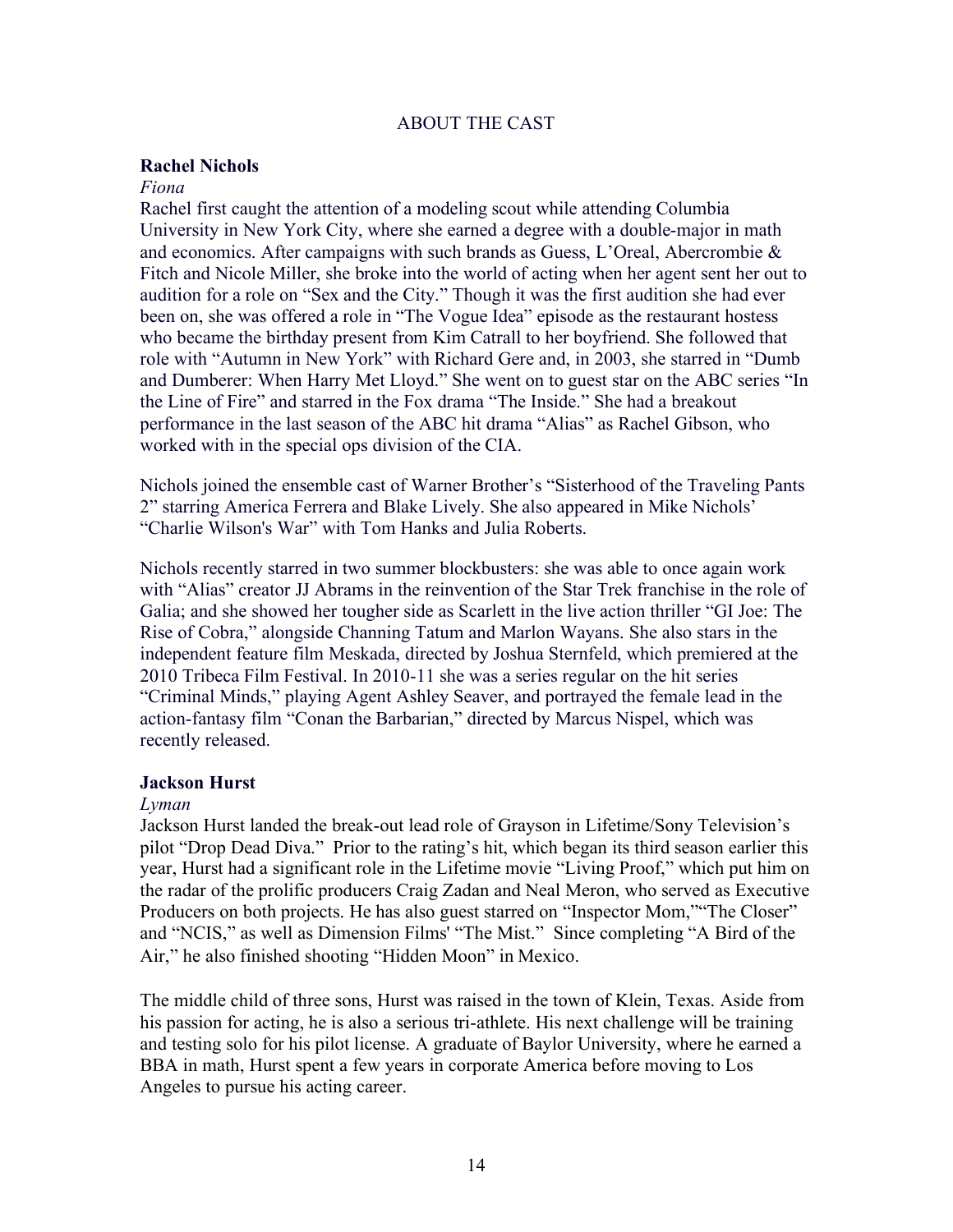# **Linda Emond**

Linda Emond is a Tony Award-nominated actress with an impressive list of credits that include "Julie & Julia" (in which she plays "Simone 'Simca' Beck" opposite Meryl Streep), "The Missing Person,""Stop-Loss,""Trade," "Across the Universe," "North Country,""Dark Water,""The Dying Gaul," and "City by the Sea." Emond's television work includes "Georgia O'Keeffe," Hallmark Hall of Fame's "A Dog Named Christmas," and "American Experience: John & Abigail Adams." Her episodic work includes "The Sopranos,""Wonderland,""Gossip Girl," and multiple episodes on all four "Law & Orders."

For her work on stage, Emond has been nominated for a Tony Award, received an Obie Award, the Lucille Lortel Award, an Outer Critics Circle Award, multiple Chicago Jeffs, and nominations for the Drama Desk, LA Drama Critics and LA Ovation Awards. On Broadway, she appeared in "Life x 3" and in "1776." Off-Broadway, she appeared opposite Al Pacino in "The Resistible Rise of Arturo Ui", and in the premieres of pieces by Craig Lucas, Yasmina Reza, Kander and Ebb, A. R. Gurney, Peter Hedges, and Tony Kushner. Her work as "The Homebody" in Mr. Kushner's "Homebody/Kabul" spanned five years and three productions. She is recently worked with him on his latest piece,"The Intelligent Homosexual's Guide to Capitalism and Socialism with a Key to the Scriptures."

# **Buck Henry**

Buck Henry has appeared in more than 40 films, including "Catch-22," "Taking Off,""The Man Who Fell to Earth,""Gloria,""Eating Raoul,""Aria,""The Graduate,""Tune In Tomorrow,""Defending Your Life,""The Player," and "Grumpy Old Men." He has also appeared in many television shows, including "30 Rock," "Will & Grace,""Saturday Night Live", and "Alfred Hitchcock Presents."

His many screenwriting credits include "Candy,""The Owl and the Pussycat,""What's Up, Doc?,""Catch-22", "The Day of the Dolphin,""Protocol,""To Die For," and the classic Mel Brooks series "Get Smart." He shared an Oscar nomination for his screenplay to "The Graduate."

Henry is also an acclaimed director garnering his second Oscar nomination for codirecting, with Warren Beatty, "Heaven Can Wait." His Broadway credits include the 2002 revival of "Morning's at Seven." Off-Broadway in July 2009, he starred opposite Holland Taylor in "Mother," a play by Lisa Ebersole.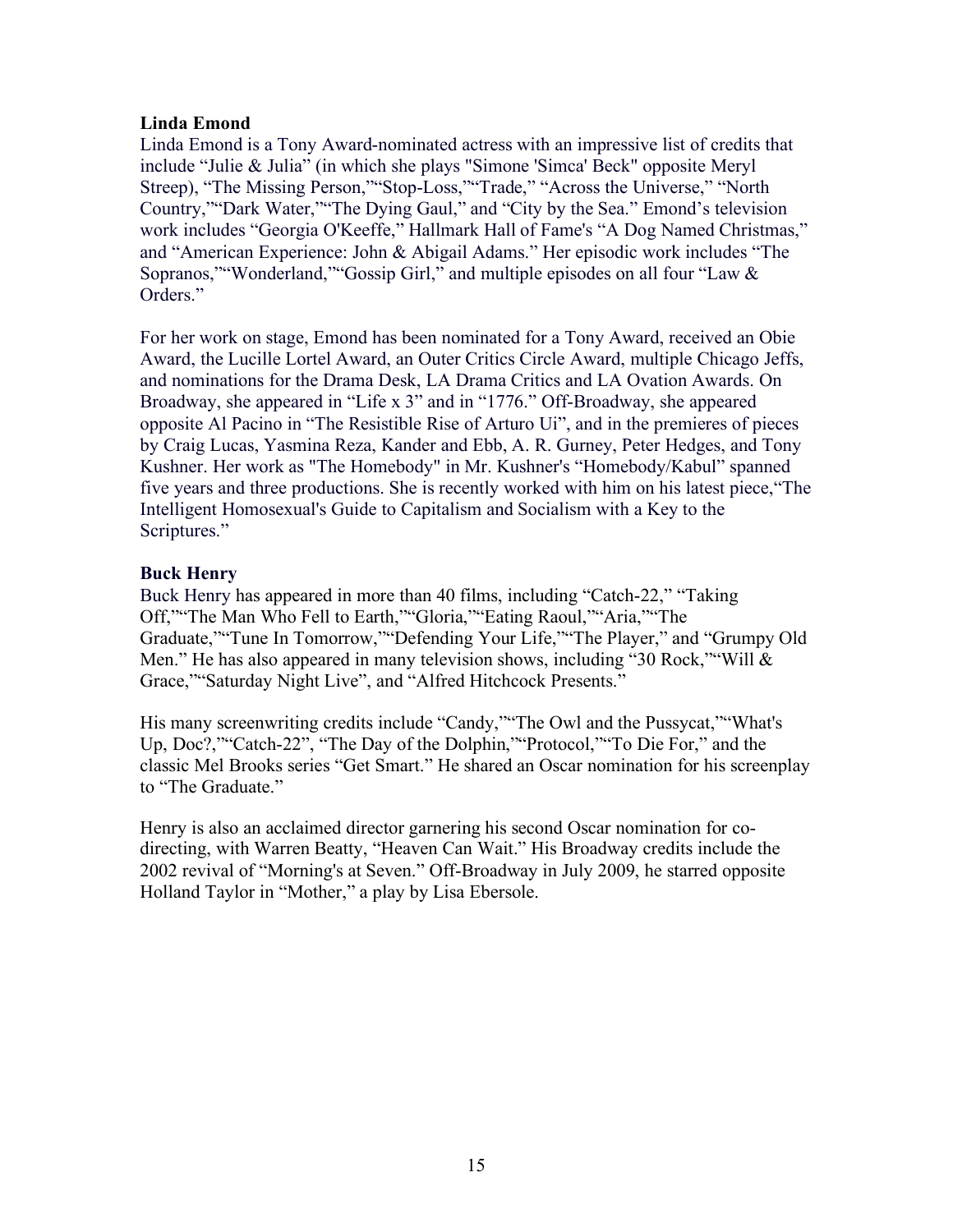#### ABOUT THE FILMMAKERS

#### **Margaret Whitton**

#### *Director, Producer*

Margaret Whitton makes her feature film directorial debut with "A Bird of the Air." She began her career as an actor working on and off Broadway, on television and in many feature films. In the theater she has worked on new plays by Caryl Churchill, Richard Nelson, John Guare, Wallace Shawn and Jeffrey Hatcher. Roles in Shakespeare include Juliet in "Romeo and Juliet"; Ophelia in "Hamlet;" Miranda in "The Tempest;" Lady Percy in "Henry IV;" and Mistress Page in "Merry Wives of Windsor." She has also played roles in Chekhov and Moliere; as Raul Julia's willing victim, Lucy, in "Dracula;" and the title role in "Camille." Favorite theater directors include Arthur Penn, Max Stafford-Clark, Les Waters and Howard Davies. Favorite film roles include Aunt Vera in "The Secret of My Success" (dir. Herbert Ross); Rachel Phelps in "Major League" 1  $\&$ 2; Molly in "9 1⁄2 Weeks" (dir. Adrian Lyne); and Catherine in "Man Without a Face" (dir. Mel Gibson). Her favorite television role is Louisa in the international series "A Fine Romance," and she has starred in the series "Hometown,""Good and Evil," several madefor-television movies, and has recorded many audio books.

Her theater directing credits include Marina Carr's "Portia Coughlin" and "By the Bog of Cats;" The Public Theater's production of "Dirty Tricks," starring Judith Ivey as Martha Mitchell; and John Walsh's "The Dinosaur Within" as part of The Public Theater's New Work Now! series. She has written about baseball for publications including The New York Times, The Village Voice, New York Newsday, The National, and Hank O'Neal's forthcoming book about Ty Cobb. Her garden designs in collaboration with Lew French and Phyllis McMorrow have been featured in national magazines and the book "Stone by Design."

# **Joe Coomer**

# *Author*

Joe Coomer is a fiction and nonfiction writer who lives outside of Fort Worth, Texas, and on the coast of Maine. He spends his winters in Springtown, Texas, where he runs a pair of large antique malls. He lives in a fairly new Victorian house that he spent a year and a half building in the late eighties, a project he wrote about in "Dream House" [1991]. His wife, Isabelle Tokumaru, runs her paintings conservation practice in the third story, while he writes novels in the kitchen, where the food is close. Summers, they live in Stonington, Maine, an active fishing village on the coast. When the weather's nice, he takes his old motor sailor, "Yonder," on day sails and cruises down east. He chronicled her purchase, restoration, and his stupidities at sea in "Sailing in a Spoonful of Water."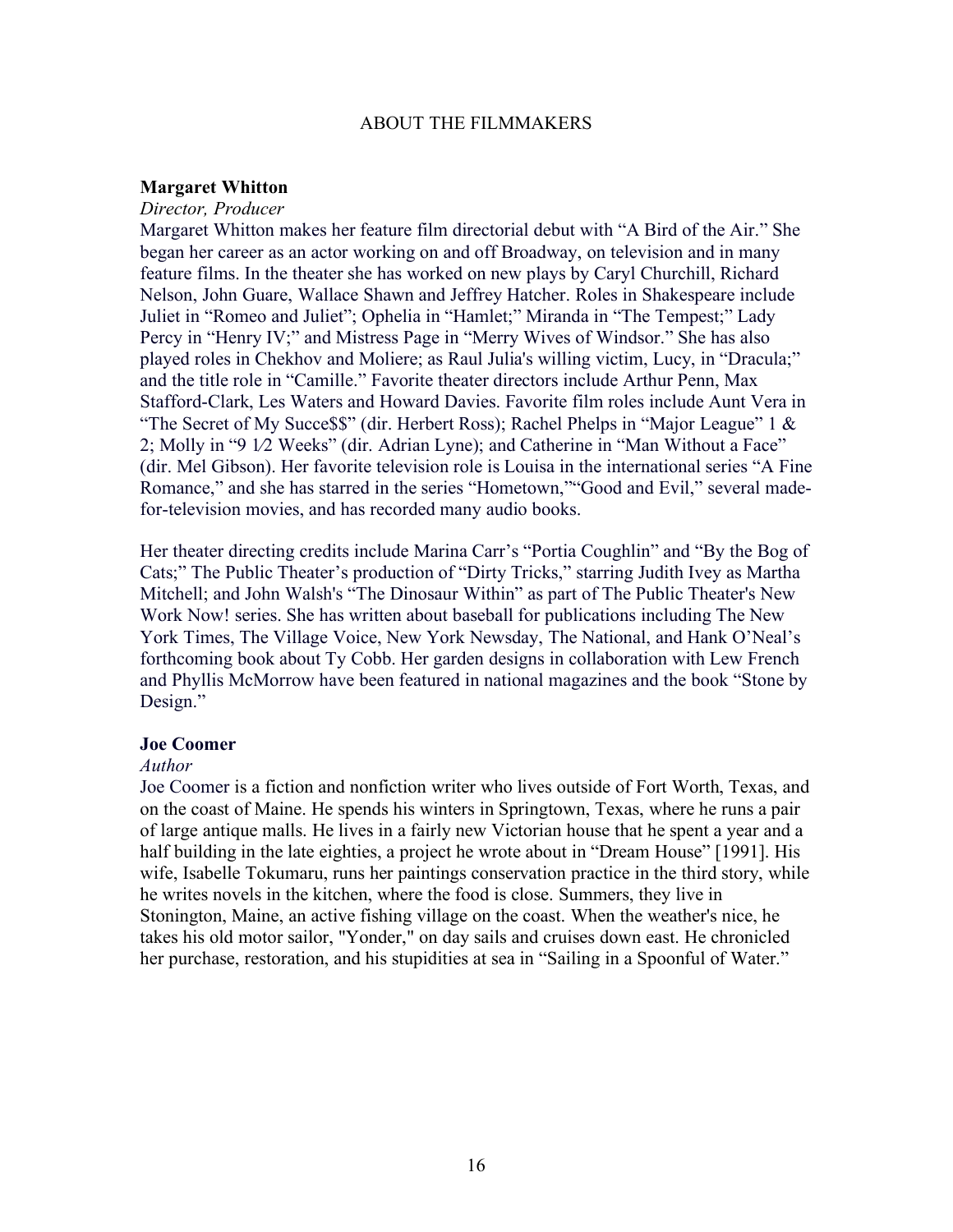# **Roger Towne**

# *Writer*

Roger Towne is a prolific screenwriter with nearly 30 years of experience in the industry. He began his film career in 1976 as a story analyst under Richard Sylbert and Don Simpson at Paramount. In 1978 he was hired by Robert Evans to be the producer's Director of Development where he discovered a book that would change his life forever. It was "The Natural." After pursuing the material in various ways, eventually Towne was hired to adapt the book, and "The Natural" was released in 1984, directed by Barry Levinson and starring Robert Redford, Kim Basinger, Robert Duvall and Glenn Close. Towne also served as executive producer on the film, and received a nomination for Best Screenplay from the Writers' Guild of America.

He went on to write "Sword of the Valiant: The Legend of Sir Gawain and the Green Knight" and a number of other screenplays. Years of research about Langley, the CIA's headquarters, helped to inform his work on the Paramount/Showtime feature "In the Company of Spies" with Tom Berenger and Ron Silver. It garnered Towne an Edgar nomination for Best Screenplay and was the first picture ever to film on location at the CIA facilities where it also premiered. It later led to Towne's original screenplay "The Recruit," starring Al Pacino and Colin Farrell.

In 2008 Towne completed work on "Street of Dreams," the true life story of legendary gambler Montana Joe, the first Japanese American to become a made-man in Chicago's Mafia.

Towne is presently writing a World War II drama, the true story of opera singer Michiko Tanaka for Japanese producer Fumiori Hayashida.

# **Philippe Rousselot**

# *Cinematographer*

Philippe Rousselot began studying cinema at the French University, l'École Louis Lumière in 1962. He began his working as an assistant to Nestor Almendros, then quickly emerged as chief operator, leading to a dazzling career. He collaborated, in particular, with Jean-Jacques Beineix ("Diva"), Alain Cavalier ("Thérèse"), Jean-Jacques Annaud ("The Bear"), Robert Redford ("A River Runs Through It"), Stephen Frears ("Dangerous Liaisons"), Patrice Chéreau ("Queen Margot"), Bertrand Blier ("Thanks Life"), and Tim Burton on "Planet of the Apes," "Big Fish," and "Charlie and the Chocolate Factory."

In 1992, Rousselot won an Academy Award for Best Cinematography for his work on "A River Runs Through It." He had earned three César Awards previously: in 1982 for "Diva," in 1987 for "Thérèse" and in 1995 for "Queen Margot."